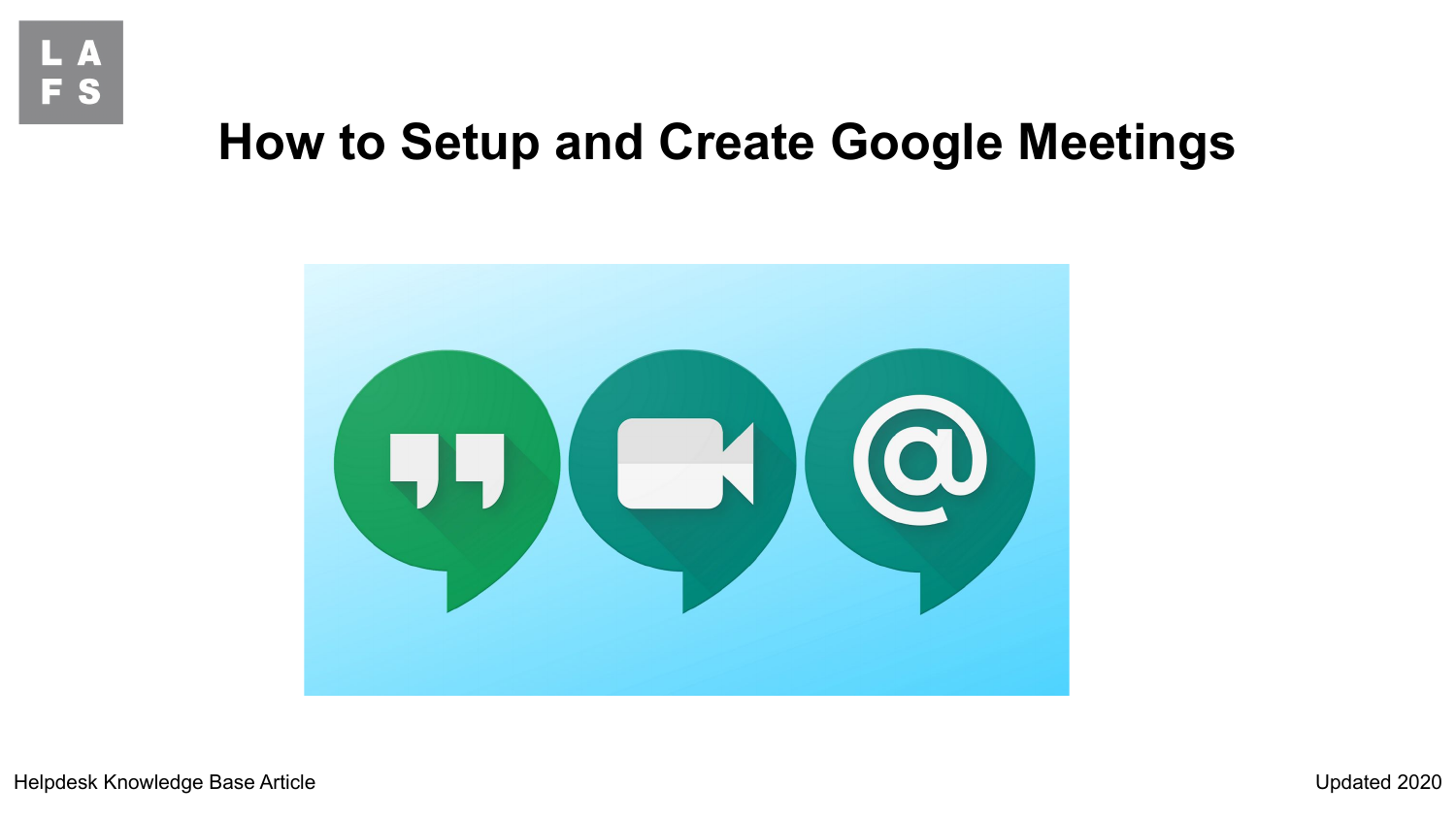1. Login to your LAFS Google Account and click on the squares icon to view all Google Apps, then click on the Hangouts icon (Google Hangouts is used more for meetings, video conferencing and collaborating with your teammates and/or students)

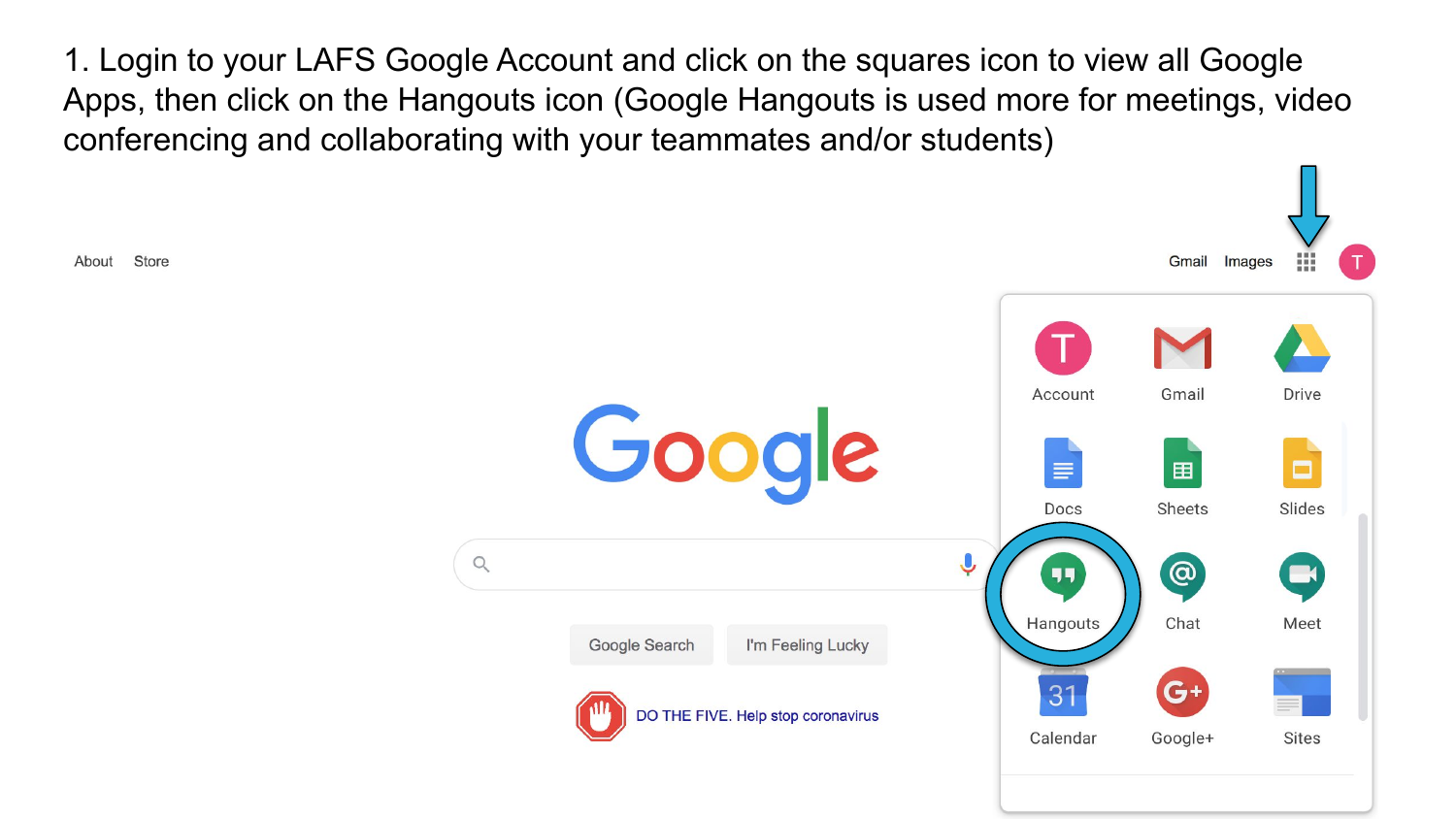## 2. Start a Video Call, Phone Call, or Message to anyone in the LAFILM community

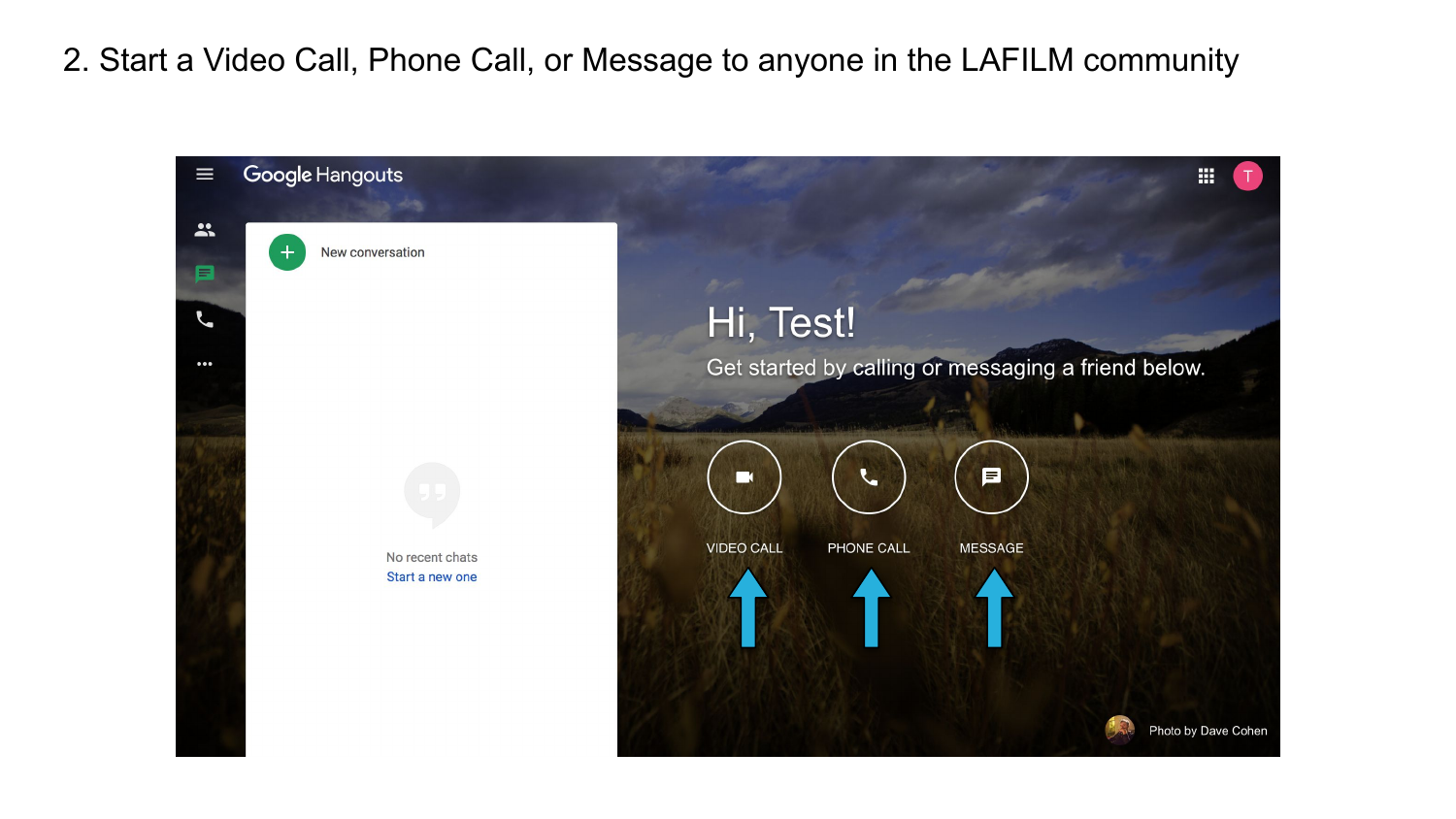## **How to Manage Settings on a Google Meet**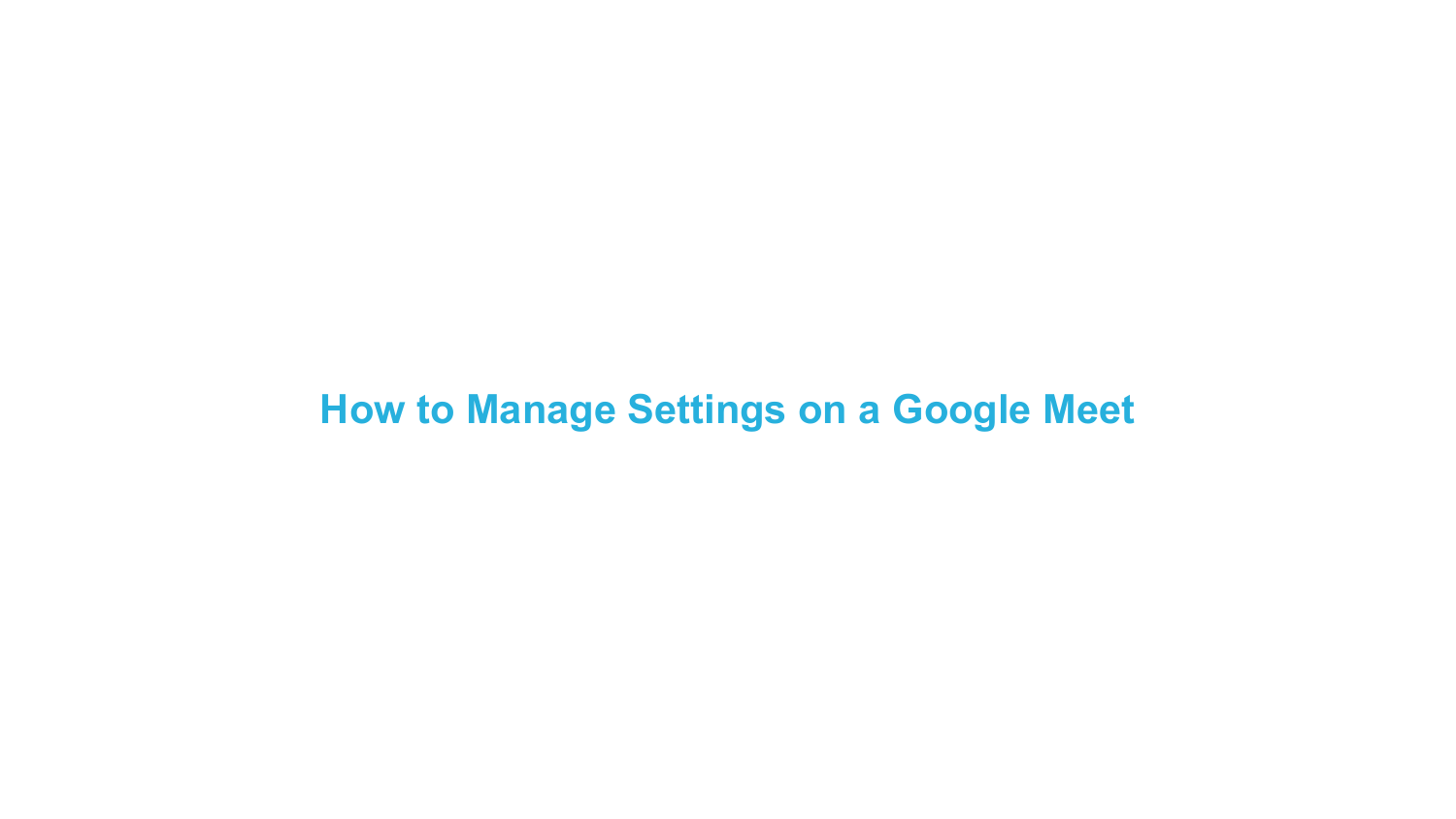1. Login to your LAFS Google Account and click on the squares icon to view all Google Apps, then click on the Meet icon or go to [meet.google.com](https://meet.google.com)

Store About

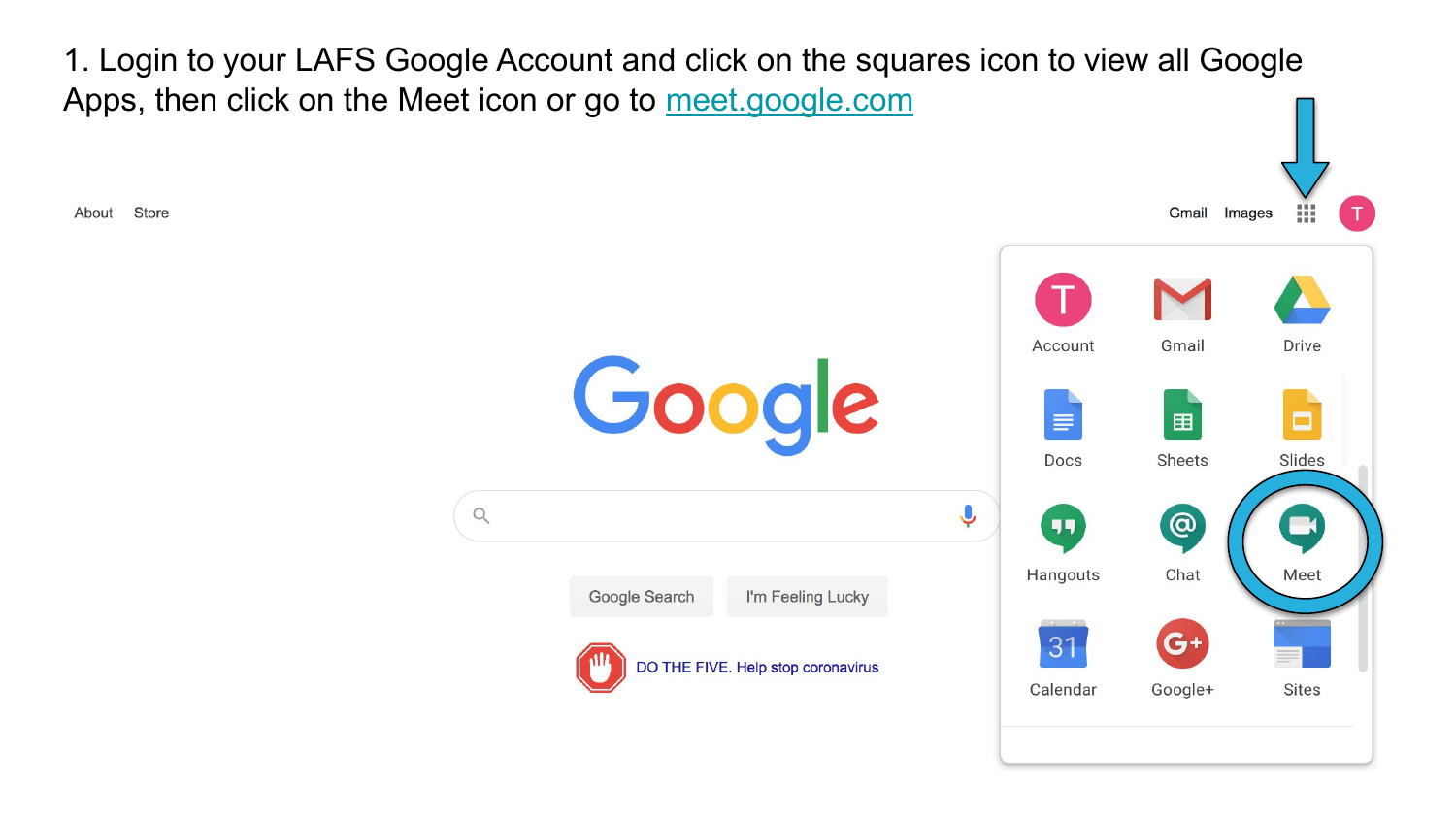2. From the Homepage, you have the option to change your audio and video settings. To do this, select the Settings icon in the bottom left corner of the screen (Note: if on a Mac, it may be in the upper right corner). From here, you can choose which webcam, microphone, or speakers you want to use.

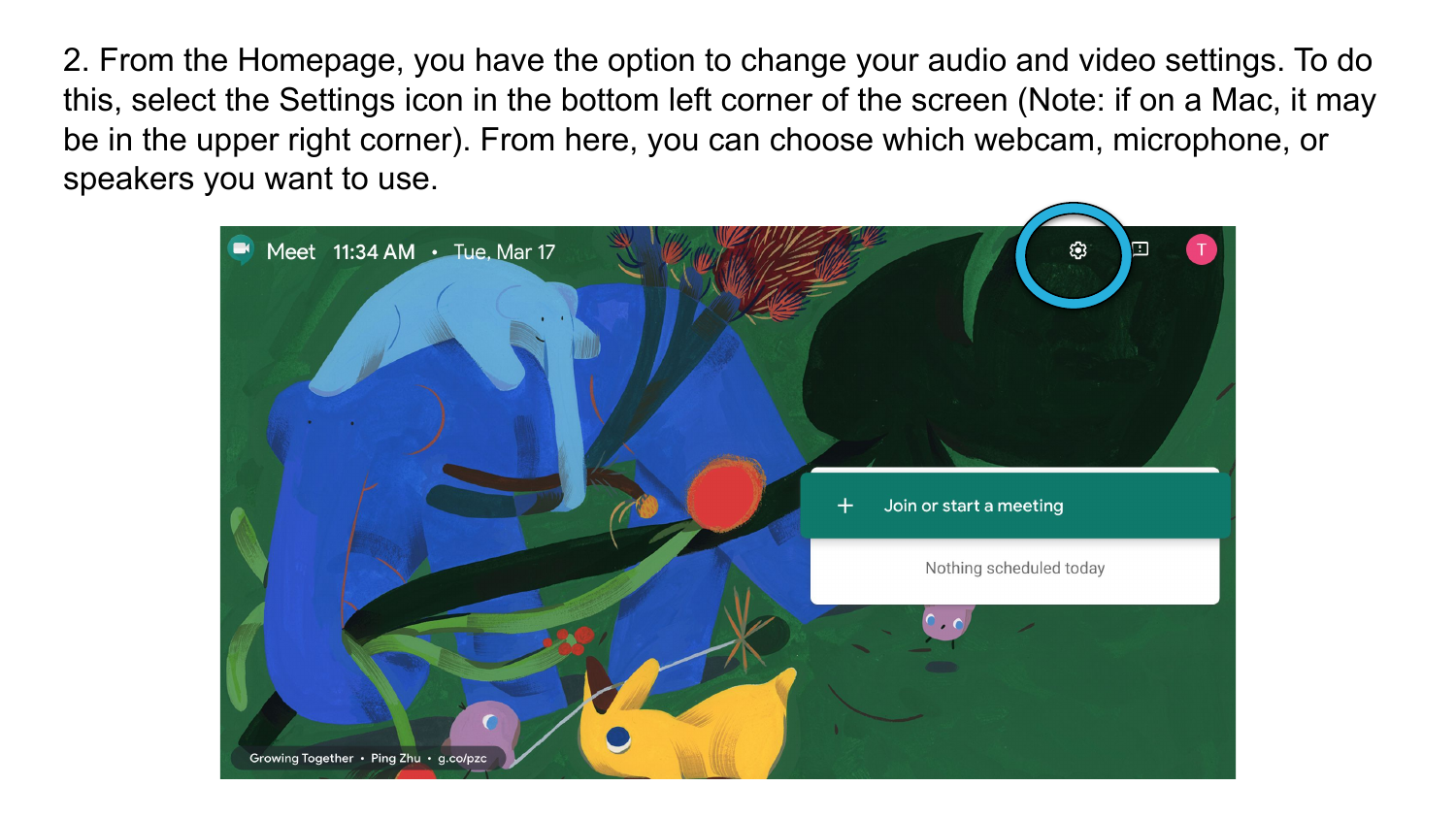3. Once you have selected the settings you prefer, select done. These settings are now the default settings for all your meetings for that browser.

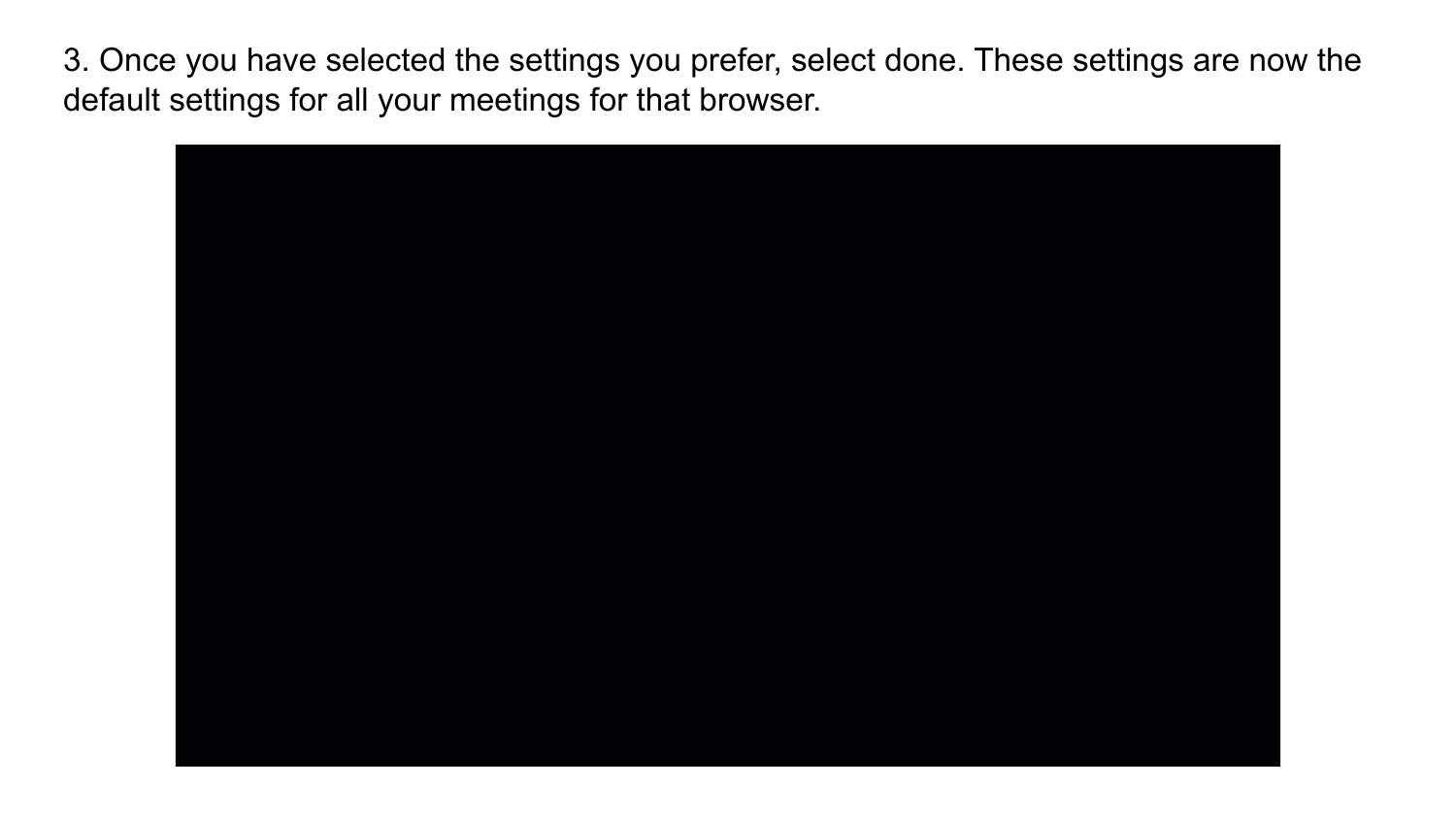4. You can also change the settings for incoming or outgoing video resolution before or during a meeting. You may need to decrease the resolution if you have a weak network signal, a low computer battery, or experience video delays. To change the resolution, select the settings icon and choose the Network tab. Then make a selection from the dropdown menus to choose your settings for Send Resolution and Receive Resolution.

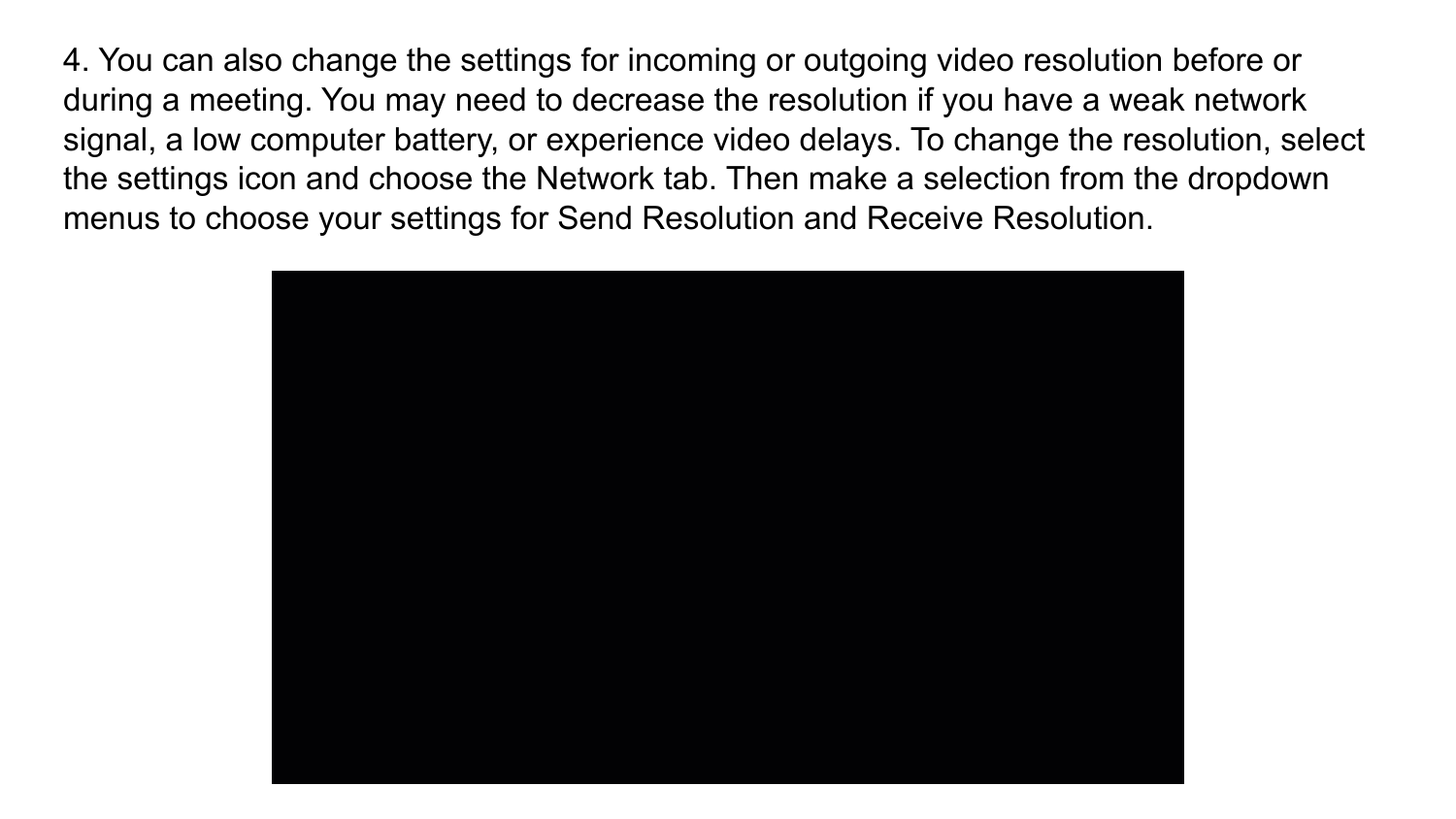## **How to Create a Meeting**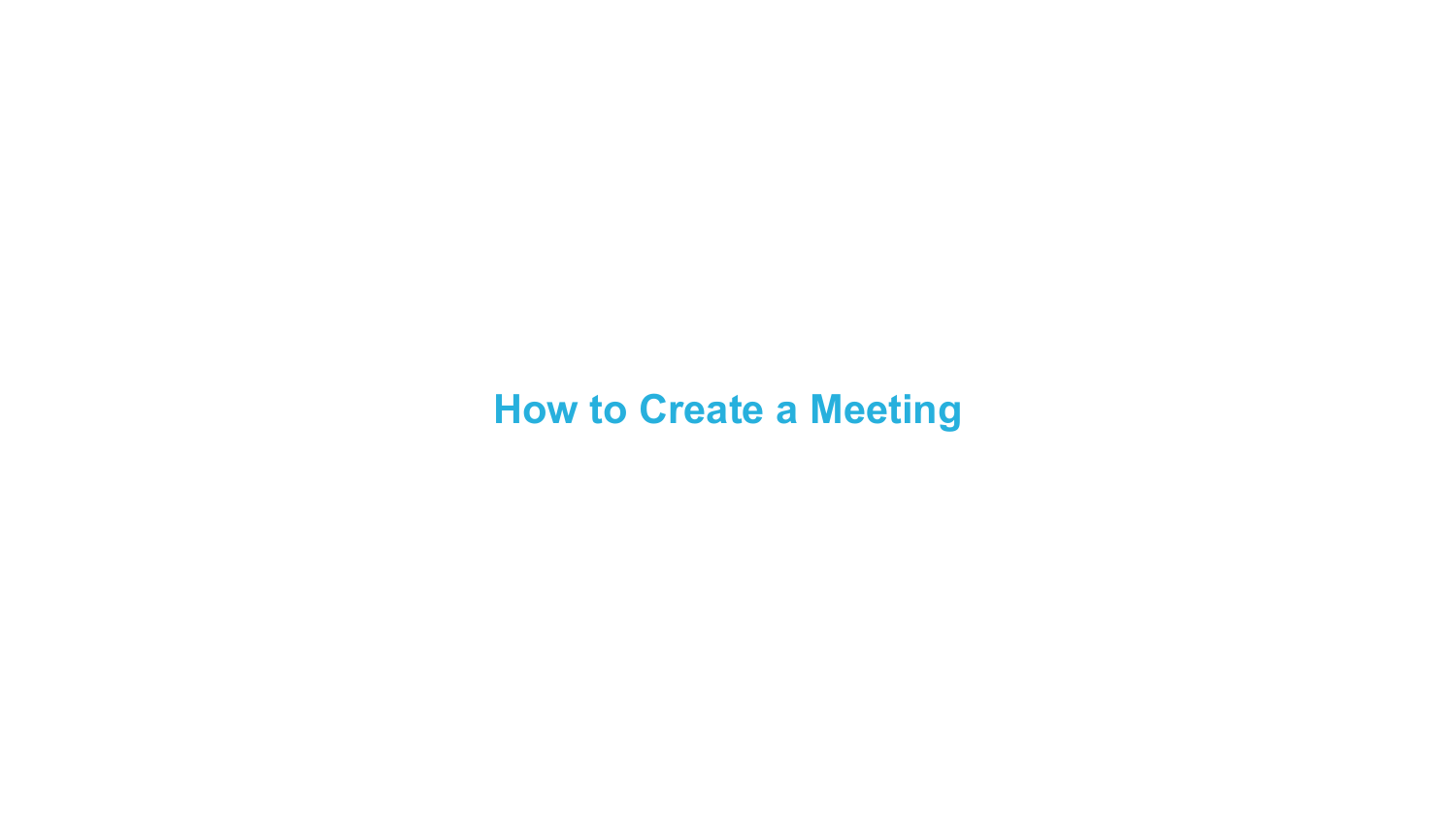1. You can easily create a meeting with Google Meet by including it in a calendar event. From your event, enter all event information like title, date, and time, then enter all your guests. Finally, select Add Conferencing and choose Hangouts Meet from the drop down menu.

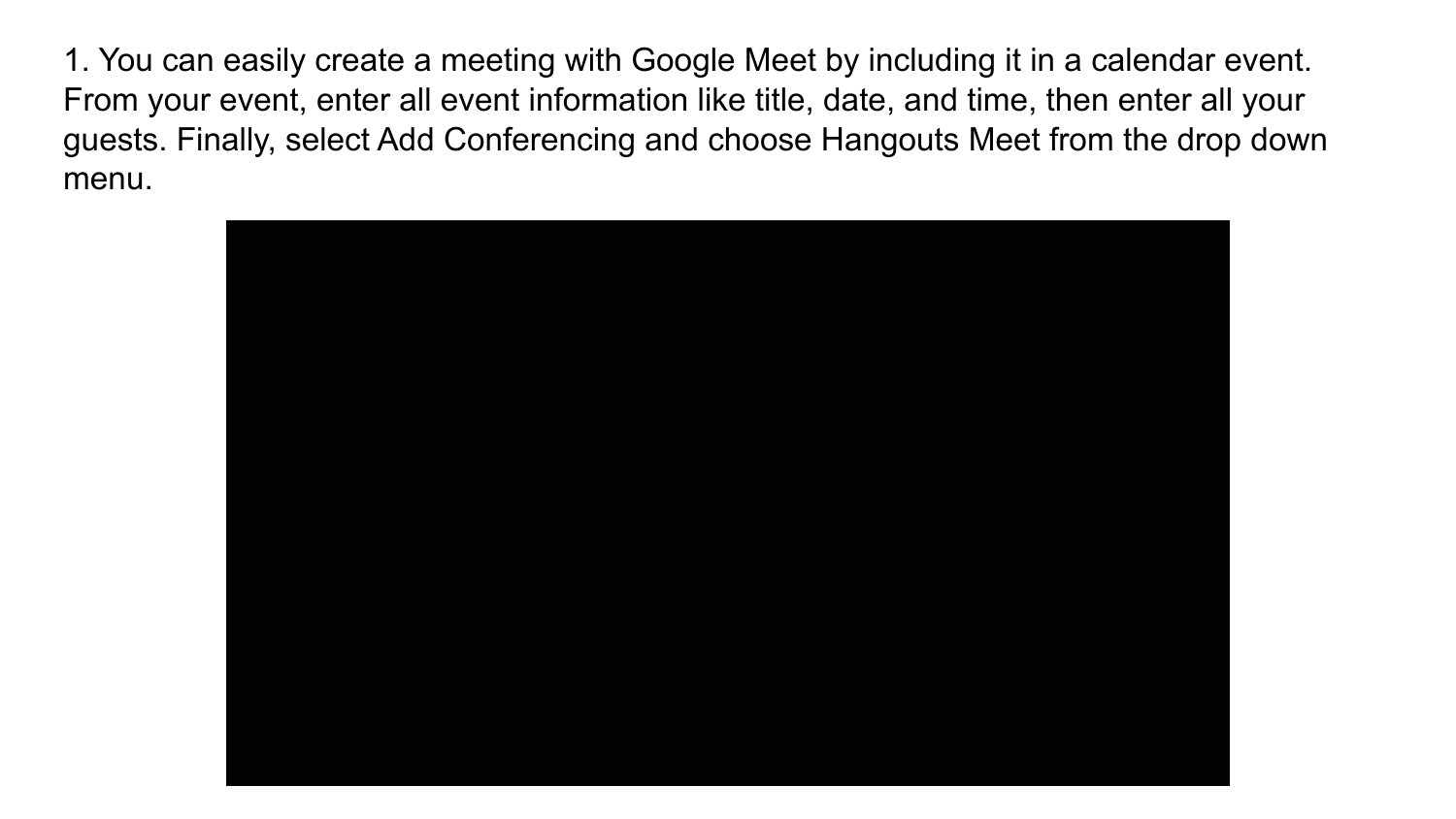2. You can also view the meeting information by selecting View Details. Once you are done, select the Save button on your event and then Send to complete your event and invite your guests. You are now ready to join your event.

Alternatively, you can create an event using the Meet homepage. From meet.google.com, select Start a new meeting from your meeting list. This will instantly create and send you to a meeting. You can select copy joining info to later paste in a chat window or email to invite others.